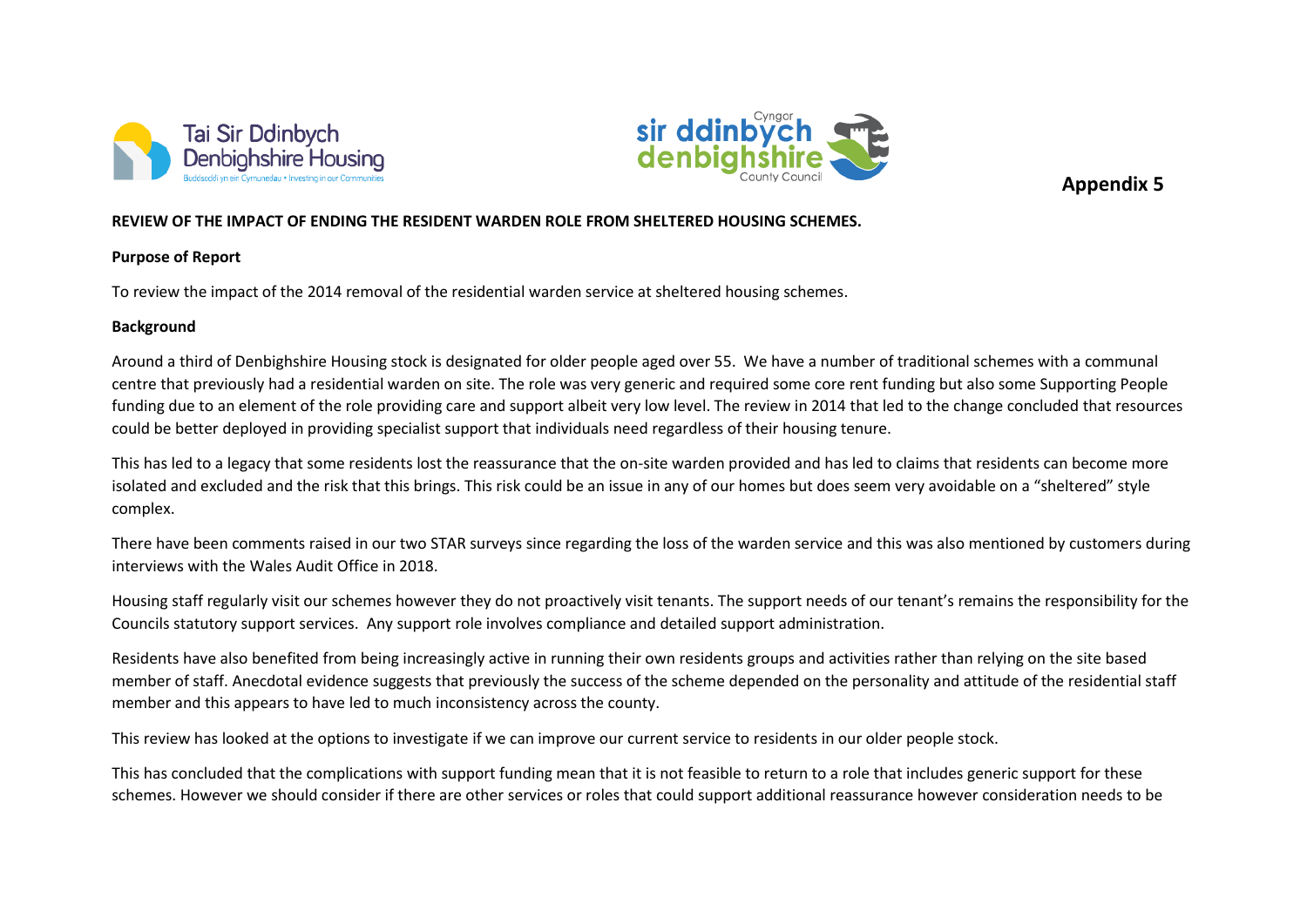given to avoid duplication of statutory services in support provision and also with regards to what is the responsibility of Denbighshire housing as landlord. Expectations would need to be set clearly for residents.

The context is there is significant demand for our homes and we have an ongoing project to consider how we will meet this demand long term with regards to meeting the needs of older people. Our homes need to remain desirable particularly as new extra care schemes are built in our communities that raise the bar in terms of quality of accommodation and supported independent living standards. Our schemes however are good quality, affordable and can provide a positive and supportive community for residents to live.

The age profile of our residents at sheltered schemes suggest residents do live, on average, to an age well above the average age of our community in general.

#### **Recommendation**

That the feasibility of items 3 (additional non-support role provision) and 5 (more targeted work by Housing Staff) below be explored and considered further.

The following table reviews the options available.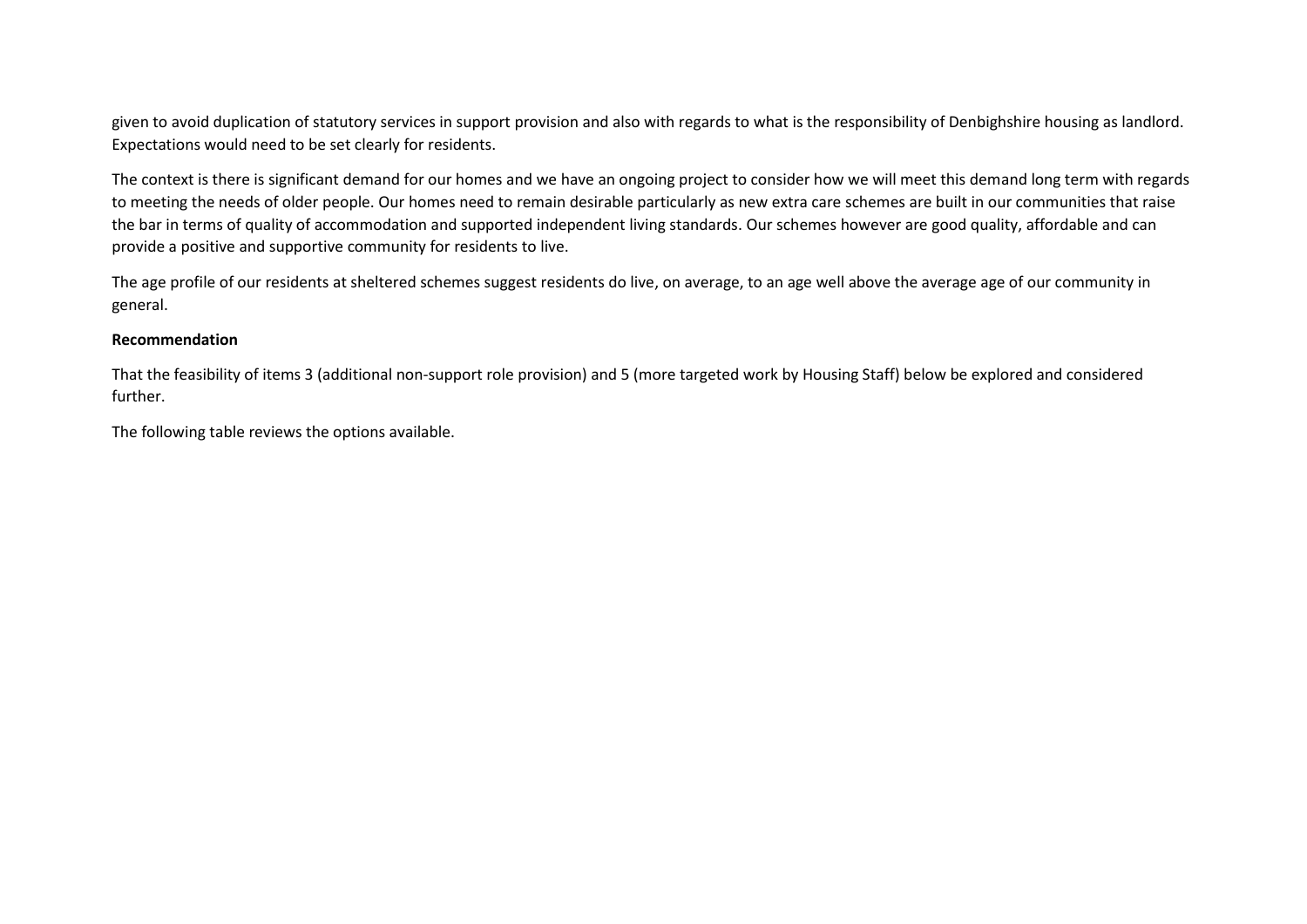## **REVIEW OF WARDEN ROLE AT SHELTERED SCHEMES**

|    | <b>Issue</b>       | <b>Advantages</b>                | <b>Disadvantages</b>                    | <b>Comments</b>                               | <b>Potential</b> |
|----|--------------------|----------------------------------|-----------------------------------------|-----------------------------------------------|------------------|
| 1. | <b>Traditional</b> | Schemes more marketable          | Expensive provision (salary /           | This would be return to previous service      | Lack of          |
|    | <b>Residential</b> |                                  | flat)                                   | with residential member of staff.             | support          |
|    | Warden             | Potential reassurance for        |                                         | Responsibilities became significantly         | based            |
|    |                    | tenants                          | Support is very low level and           | restricted with limits on actual support /    | funding and      |
|    |                    |                                  | generic                                 | care allowed.                                 | the generic      |
|    |                    | Potential to reduced isolation   |                                         |                                               | nature of        |
|    |                    | by encouraging participation     | No funding for support                  | Role reduced to daily checks and alerting     | the support      |
|    |                    |                                  | element*                                | emergency services if required.               | provision        |
|    |                    | Supports the Wellbeing Act       |                                         |                                               | makes this       |
|    |                    |                                  | Resources should be targeted at         | *Any support / care element would not be      | option           |
|    |                    | Supports some of our most        | specific support needs                  | eligible for Housing benefit so would require | unviable.        |
|    |                    | vulnerable tenants               |                                         | residents to pay or supporting people         |                  |
|    |                    |                                  | Significant demands & resources         | funding which is extremely unlikely to be     |                  |
|    |                    | Enable us to provide sheltered   | needed for compliance and               | available.                                    |                  |
|    |                    | plus style independent living at | support plan management                 |                                               |                  |
|    |                    | selected schemes.                |                                         | ** Some residents current benefit in terms    |                  |
|    |                    |                                  | <b>Builds reliance and expectations</b> | of their own health & well-being from in      |                  |
|    |                    | On site presence for             |                                         | running residents groups and activities       |                  |
|    |                    | community centres                | Risk that residents rely on visit       |                                               |                  |
|    |                    |                                  | and contact rather than attempt         | Corporate priorities - Independent Living &   |                  |
|    |                    | Partial Service charge available | integration and attending               | Stronger Communities - could be argued        |                  |
|    |                    | to cover cost                    | activities                              | that this model supports independent living   |                  |
|    |                    |                                  |                                         | but also increases reliance and dependency.   |                  |
|    |                    | Reduce demands on office         | Reduces opportunities for               |                                               |                  |
|    |                    | staff                            | resident led activities**               |                                               |                  |
|    |                    |                                  |                                         |                                               |                  |
|    |                    |                                  | Other services would reduce             |                                               |                  |
|    |                    |                                  | input as potentially duplicates         |                                               |                  |
|    |                    |                                  | services                                |                                               |                  |
|    |                    |                                  |                                         |                                               |                  |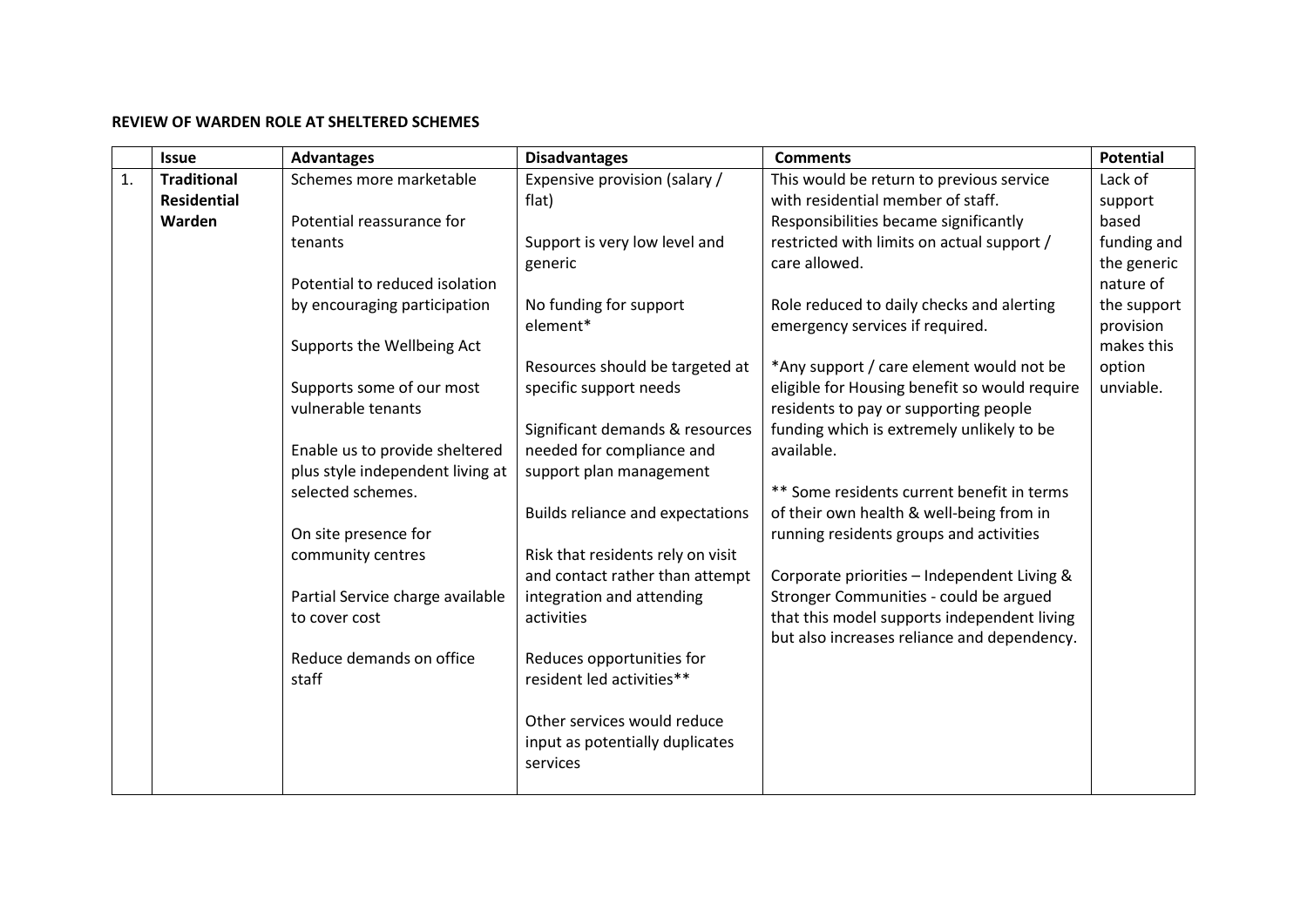|    |                      |                                    | Staff management - Holiday        |                                                |              |
|----|----------------------|------------------------------------|-----------------------------------|------------------------------------------------|--------------|
|    |                      |                                    | cover / Sickness absence          |                                                |              |
| 2. | <b>Mobile Warden</b> | Economies of scale through         | Expectations of priorities when   | This would be the traditional warden role      | Lack of      |
|    | <b>Provision</b>     | cluster responsibility rather      | not on site                       | involving daily checks but would not be        | support      |
|    |                      | than site specific                 |                                   | residential and could manage more than one     | based        |
|    |                      |                                    | Reliance on person but still      | scheme.                                        | funding and  |
|    |                      | Potential reassurance for          | limited hours service             |                                                | the generic  |
|    |                      | residents from site visits         |                                   |                                                | nature of    |
|    |                      |                                    | Risk that residents rely on visit |                                                | the support  |
|    |                      | <b>Emergency Telephone contact</b> | and contact rather than attempt   |                                                | provision    |
|    |                      | for reassurance                    | integration and attending         |                                                | makes this   |
|    |                      |                                    | activities                        |                                                | option       |
|    |                      | On site presence for               |                                   |                                                | unviable.    |
|    |                      | community centres facilities       |                                   |                                                |              |
|    |                      | management                         |                                   |                                                |              |
|    |                      |                                    |                                   |                                                |              |
|    |                      | Partial Service charge available   |                                   |                                                |              |
|    |                      | to cover cost                      |                                   |                                                |              |
|    |                      |                                    |                                   |                                                |              |
|    |                      | Reduce demands on office           |                                   |                                                |              |
|    |                      | staff                              |                                   |                                                |              |
| 3. | Other non -          | Benefits of on-site presence       | Limited role and not support      | This would be mobile caretaker role who        | This option  |
|    | support role         | for reassurance                    |                                   | could potentially visit a number of sites each | should be    |
|    | such as mobile       |                                    | Risk that this would increase     | week. The role could include minor repairs     | explored to  |
|    | caretaker            | Fully service charge and HB        | expectations around level of      | enhanced site maintenance and also             | assess       |
|    |                      | eligible if no support element     | support for individuals.          | manage the community centre but would          | tenant       |
|    |                      | in role                            |                                   | not involve any direct care or support role    | appetite     |
|    |                      |                                    | Expectations of priorities when   | with residents but would inevitably involve    | and if costs |
|    |                      | Some costs already service         | not on site                       | liaison with residents.                        | can be       |
|    |                      | charged could be incorporated      |                                   |                                                | recovered    |
|    |                      | to part fund role e.g. cleaning    | Competing demands of shared       | This could be directly employed or bought in   | through      |
|    |                      |                                    | schemes                           | service.                                       | service      |
|    |                      |                                    |                                   |                                                | charges.     |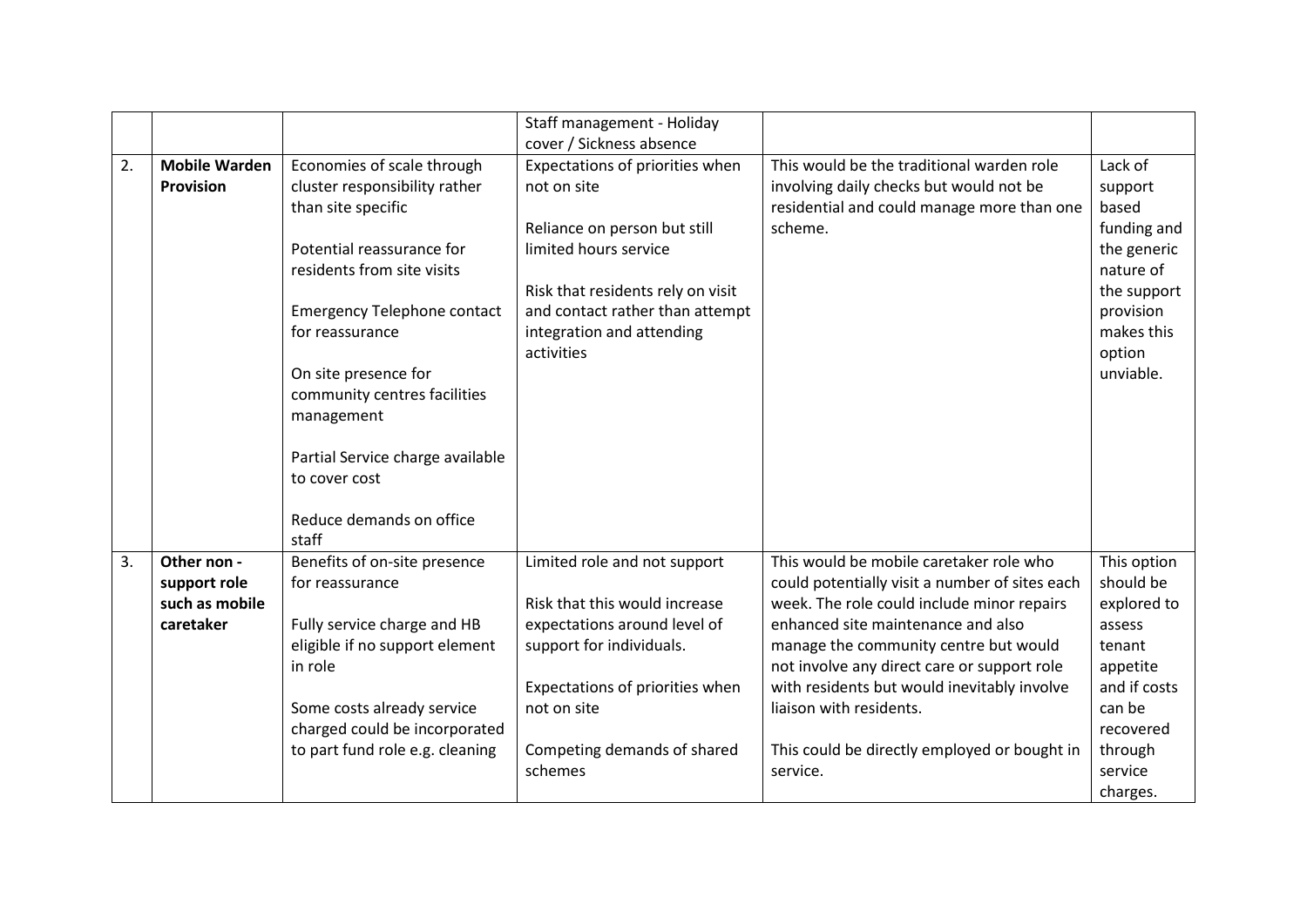|    |                        | Potential to enhance            | Cost of vehicle & maintenance      |                                                 |              |
|----|------------------------|---------------------------------|------------------------------------|-------------------------------------------------|--------------|
|    |                        | desirability of schemes         |                                    |                                                 |              |
|    |                        |                                 | Personality of employee vital to   |                                                 |              |
|    |                        | Reduce demands on office        | success of this role.              |                                                 |              |
|    |                        | staff                           |                                    |                                                 |              |
|    |                        |                                 |                                    |                                                 |              |
|    |                        | On site presence for            |                                    |                                                 |              |
|    |                        | community centres facilities    |                                    |                                                 |              |
|    |                        | management                      |                                    |                                                 |              |
|    |                        |                                 |                                    |                                                 |              |
|    |                        | Potential for minor repairs     |                                    |                                                 |              |
|    |                        | savings                         |                                    |                                                 |              |
| 4. | <b>Additional role</b> | Provide some reassurance and    | Would not provide any support      | This is a coordinating role with responsibility | This service |
|    |                        |                                 |                                    |                                                 |              |
|    | of Older               | referral mechanism for          | for individuals                    | for overseeing independent living schemes       | would        |
|    | <b>Peoples</b>         | residents as contact for        |                                    | and support needs of residents.                 | duplicate    |
|    | Coordinator            | support needs / concerns.       | Risk of ensuring that the          |                                                 | other        |
|    |                        |                                 | significant number of residents    | Role would not provide direct support but       | services and |
|    |                        | Responsibility for support      | are all included in monitoring     | would liaise with support providers to          | roles both   |
|    |                        | plans and compliance would      |                                    | coordinate support provision and services at    | insider and  |
|    |                        | remain with provider            | Would not add on site              | schemes.                                        | externally   |
|    |                        |                                 | reassurance                        |                                                 | to the       |
|    |                        | Role provides a Housing focus   |                                    |                                                 | council such |
|    |                        | and links to a residents        | Funded would need identifying      |                                                 | as           |
|    |                        | support and care needs.         | through HRA as not benefiting      |                                                 | Community    |
|    |                        |                                 | specific individuals               |                                                 | Navigators.  |
|    |                        | Could coordinate activities and |                                    |                                                 |              |
|    |                        | well-being events at            | Resource could be better used      |                                                 |              |
|    |                        | community centres.              | on additional support role in SIL. |                                                 |              |
|    |                        |                                 |                                    |                                                 |              |
|    |                        | Could coordinate routine        | Duplicates other roles within the  |                                                 |              |
|    |                        |                                 | Council and other services.        |                                                 |              |
|    |                        | updating of resident            |                                    |                                                 |              |
|    |                        | information and identify risk   |                                    |                                                 |              |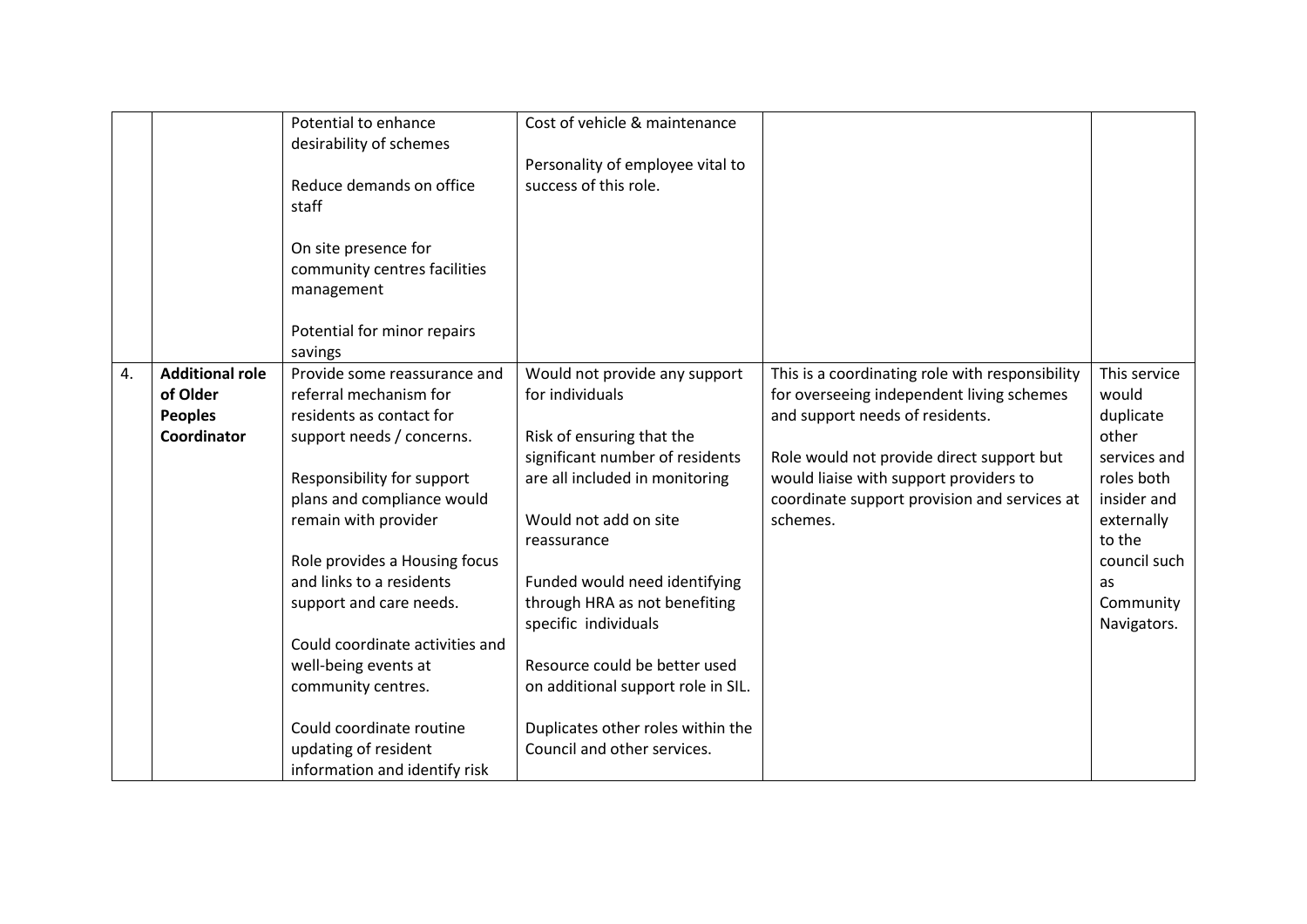|    |                                                            | for further intervention or<br>follow up<br>Provide consistency of service<br>across schemes or target<br>where additional intervention<br>required.<br>Could lead on opportunities,<br>strategy and marketing of<br>older peoples housing.                                                                                                                                     |                                                                                                                                   |                                                                                                                                                                                                                                                                                     |                                                                                                                                                                      |
|----|------------------------------------------------------------|---------------------------------------------------------------------------------------------------------------------------------------------------------------------------------------------------------------------------------------------------------------------------------------------------------------------------------------------------------------------------------|-----------------------------------------------------------------------------------------------------------------------------------|-------------------------------------------------------------------------------------------------------------------------------------------------------------------------------------------------------------------------------------------------------------------------------------|----------------------------------------------------------------------------------------------------------------------------------------------------------------------|
| 5. | <b>Increase</b><br>capacity within<br>the current<br>model | Housing staff able to commit<br>more time each week to<br>presence at older peoples<br>schemes<br>Smaller patches would enable<br>better insight into customers<br>circumstances<br>Smaller patches will facilitate<br>more targeted work by<br>Housing staff to highlight<br>tenants with greater needs to<br>ensure signposting and<br>referrals for support are in<br>place. | Risk of unrealistic expectation<br>around extent of the role of<br>Housing staff. This to be<br>managed through<br>communication. | Reduce patch sizes (number of properties<br>per officer) to allow more customer<br>focussed service which would facilitate<br>closer working at older people's schemes.<br>Staff would be required to maintain up to<br>date information on tenants at older<br>peoples schemes and | Housing<br>service has<br>been<br>remodelled<br>to create<br>significantly<br>smaller<br>"patches"<br>for staff to<br>be able to<br>know their<br>tenants<br>better. |
| 6. | <b>Continue with</b><br>current model                      | Promotes independent living<br>and integration within                                                                                                                                                                                                                                                                                                                           | Loss of reassuring presence on<br>site                                                                                            | This is the current independent living model<br>we operate.                                                                                                                                                                                                                         | It is likely<br>we would                                                                                                                                             |
|    |                                                            | community<br>Affordable homes                                                                                                                                                                                                                                                                                                                                                   | Resource demands on other<br>Housing staff                                                                                        |                                                                                                                                                                                                                                                                                     | continue to<br>receive<br>feedback<br>around the                                                                                                                     |